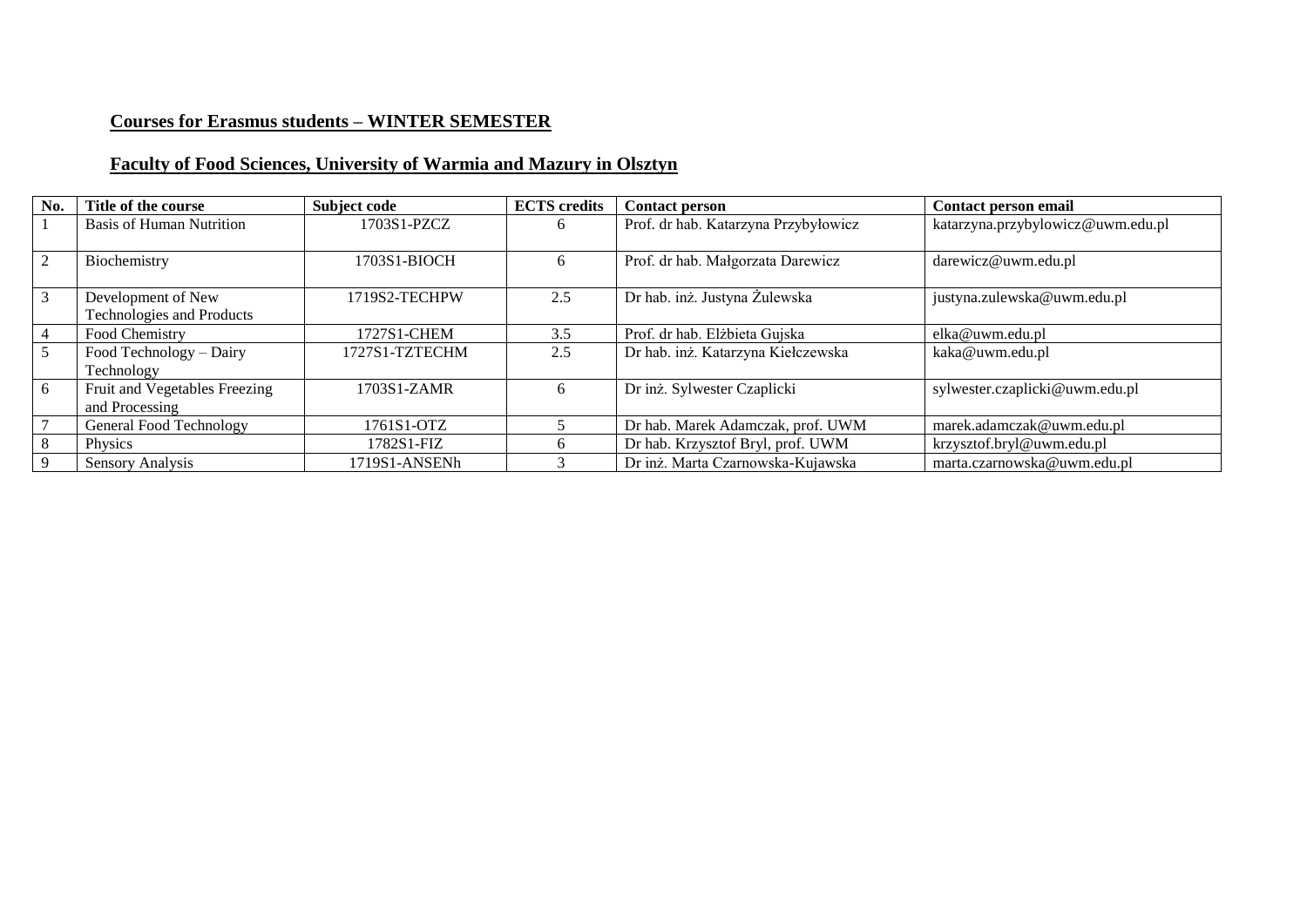## **BASIS OF HUMAN NUTRITION**

### **Contact person lectures:**

Dr hab. Katarzyna Przybyłowicz, prof. UWM email: [katarzyna.przybylowicz@uwm.edu.pl](mailto:katarzyna.przybylowicz@uwm.edu.pl)

#### **Contact person classes:**

Dr hab. Katarzyna Przybyłowicz, email: [katarzyna.przybylowicz@uwm.edu.pl](mailto:katarzyna.przybylowicz@uwm.edu.pl)

# **Semester:**

Winter

## **ECTS: 6**

## **Course description:**

Human body energy balance. Human energy demand. Sources of energy in food. Energy equivalents. Energy balance. Recommended energy intake.

Role of food components for human body. Human nutritional needs. Proteins, fats, carbohydrates, vitamins and mineral components – functions in the body. Sources of nutrients in food. Demand and recommended intake. Nutritive value of food.

Rational nutrition. Definition, general principles. Principles of proper nutrition. Menus principles of their setting up and assessment.

Nutrition standards and principles of dietary prevention. Nutrition standards – types and application. Demand and recommended intake. Exemplary recommended food rations and their application. Classification of food products for nutritional purposes. Dietary recommendations in the prevention of civilization diseases.

Assessment of dietary habits. Definitions. Interrelations between diet and health. Principles of methods for assessing dietary habits and their characteristics.

Nutritional status assessment. Definitions. Principles of methods for assessing nutritional status and their characteristics.

Therapeutic diets. Classification of diets for the purposes of inpatient care and mass catering institutions. Characteristics of model therapeutic diets. Principles of product choice and practical implementation of dietotherapy.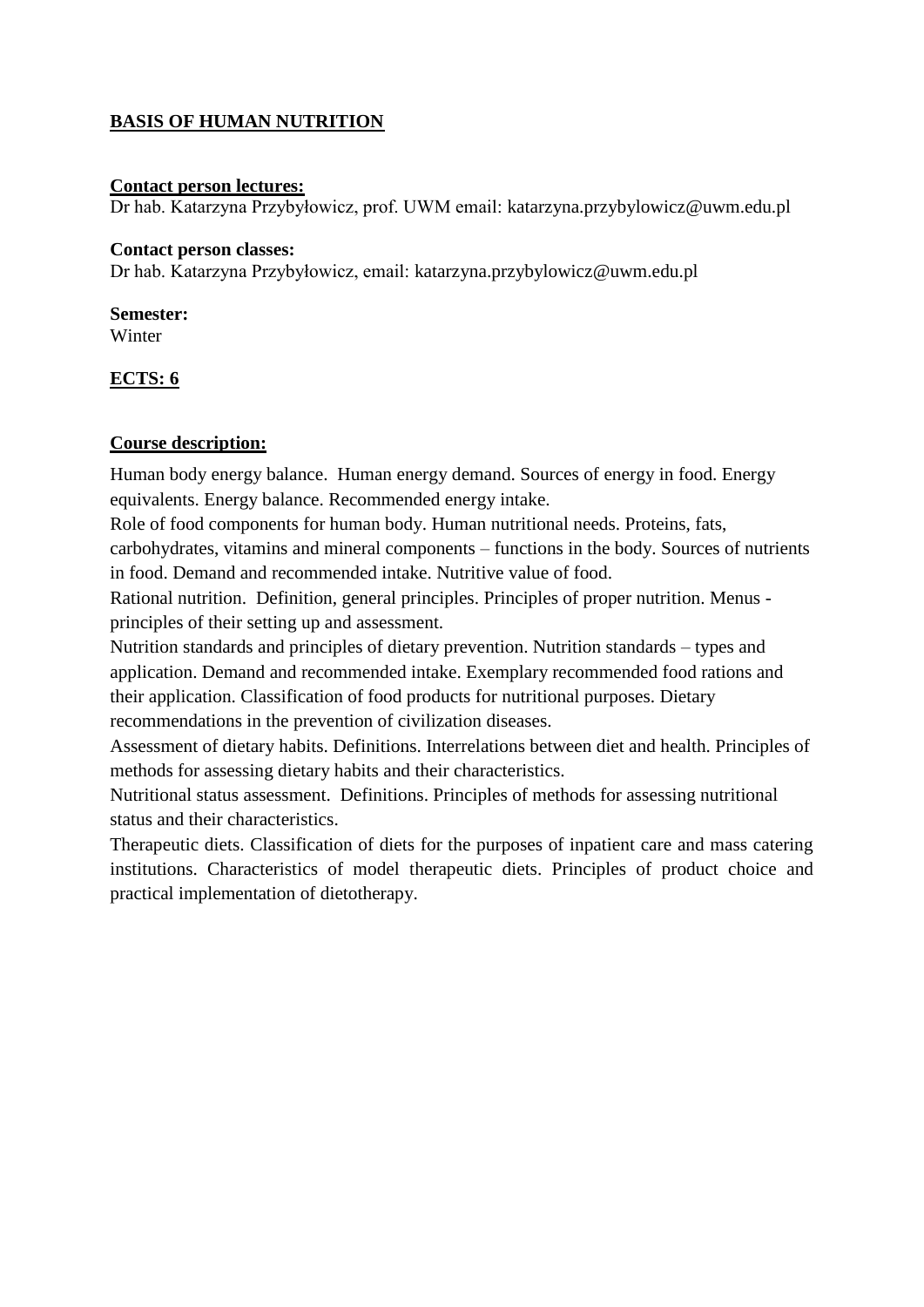## **BIOCHEMISTRY**

#### **Contact persons - lectures:**

Prof. dr hab. Małgorzata Darewicz, e-mail: [darewicz@uwm.edu.pl;](mailto:darewicz@uwm.edu.pl) Dr hab. Anna Iwaniak, prof. UWM, e-mail: [ami@uwm.edu.pl,](mailto:ami@uwm.edu.pl) Prof. dr hab. Piotr Minkiewicz, e-mail: minkiew@uwm.edu.pl

#### **Contact persons - classes:**

dr hab. Anna Iwaniak, prof. UWM, e-mail: [ami@uwm.edu.pl;](mailto:ami@uwm.edu.pl) dr inż. Justyna Borawska-Dziadkiewicz, e-mail: [justyna.borawska@uwm.edu.pl;](mailto:justyna.borawska@uwm.edu.pl) dr inż. Justyna Bucholska, e-mail: [justyna.bucholska@uwm.edu.pl;](mailto:justyna.bucholska@uwm.edu.pl) mgr inż. Damir Mogut, e-mail: damir.mogut@uwm.edu.pl

**Semester:**

Winter

### **ECTS: 6**

#### **Course description:**

Interdisciplinary character of biochemistry; biochemical functions of biologically important compounds like macro- and microelements, organic acids, amino acids, peptides, proteins, carbohydrates and lipids; basis of metabolism; application of enzymes in food industry; metabolism of carbohydrates, lipids and proteins.; integration of biochemical pathways.

Isolation of DNA from biological material; isolation of β-fructofuroanosidase from baker's yeasts and determination of pH and temperature optima for isolated enzyme, analysis of specificity of β-fructofuroanosidase based on chemical reactions; hydrolysis of milk casein by use of hydrochloric acid, trypsin, chymosin and ginger proteinase – comparison of action of enzymes in the context of products release; hydrolysis of fat by use of lipases; food proteins as the source of bioactive peptides – bioinformatic analysis.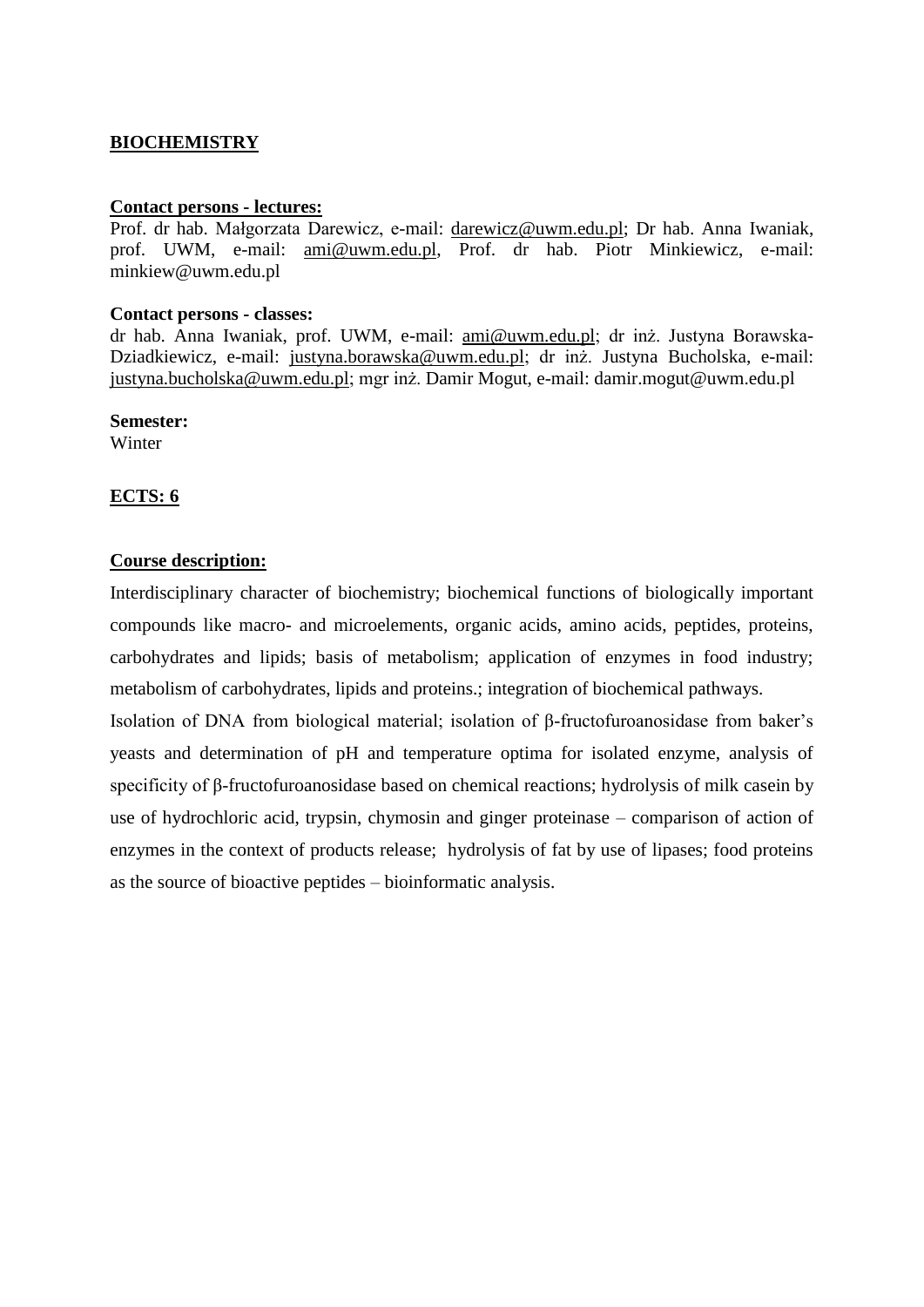## **DEVELOPMENT OF NEW TECHNOLOGIES AND PRODUCTS**

## **Contact person lectures:**

Dr hab. inż. Justyna Żulewska, email: [justyna.zulewska@uwm.edu.pl](mailto:justyna.zulewska@uwm.edu.pl)

### **Contact person classes:**

Dr hab. inż. Justyna Żulewska, email: [justyna.zulewska@uwm.edu.pl](mailto:justyna.zulewska@uwm.edu.pl)

## **Semester:**

Winter

## **ECTS: 2,5**

### **Course description:**

New food product categories. Basis of food product development. Food product development process. Factors contributing to success or failure of new product. Development of functional foods. Food law. Trends in food production. Emerging technologies in food processing. Food additives and labelling.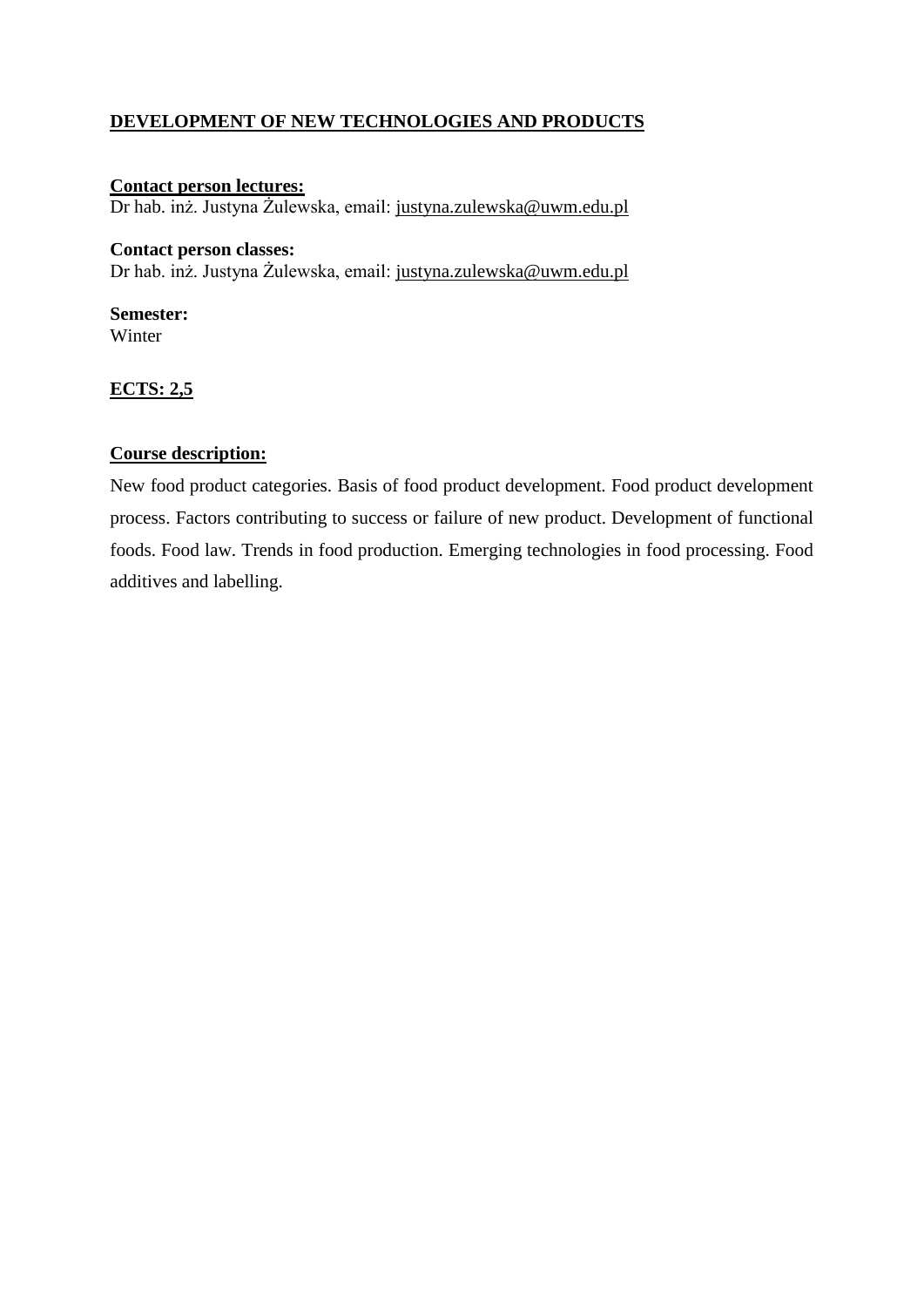## **FOOD CHEMISTRY**

### **Contact person lectures:**  Prof. dr hab. Elżbieta Gujska, email: [elka@uwm.edu.pl](mailto:elka@uwm.edu.pl)

### **Contact person classes:**

Prof. dr hab. Elżbieta Gujska, email: [elka@uwm.edu.pl](mailto:elka@uwm.edu.pl)

**Semester:** Winter

## **ECTS: 3.5**

### **Course description:**

Description of properties and function of components in food: water, carbohydrates, proteins, lipids, colours, aroma compounds, vitamins and minerals. Chemical composition, structure, biochemistry and quality of important foods: fruit, vegetables, meat/fish, bread, milk. Properties and reactions of carbohydrates, lipids and proteins during storage and processing of food and how these influence the quality and properties of the food. Quality degrading processes in foods. Chemical preservatives, food preservation. Food additives and contaminants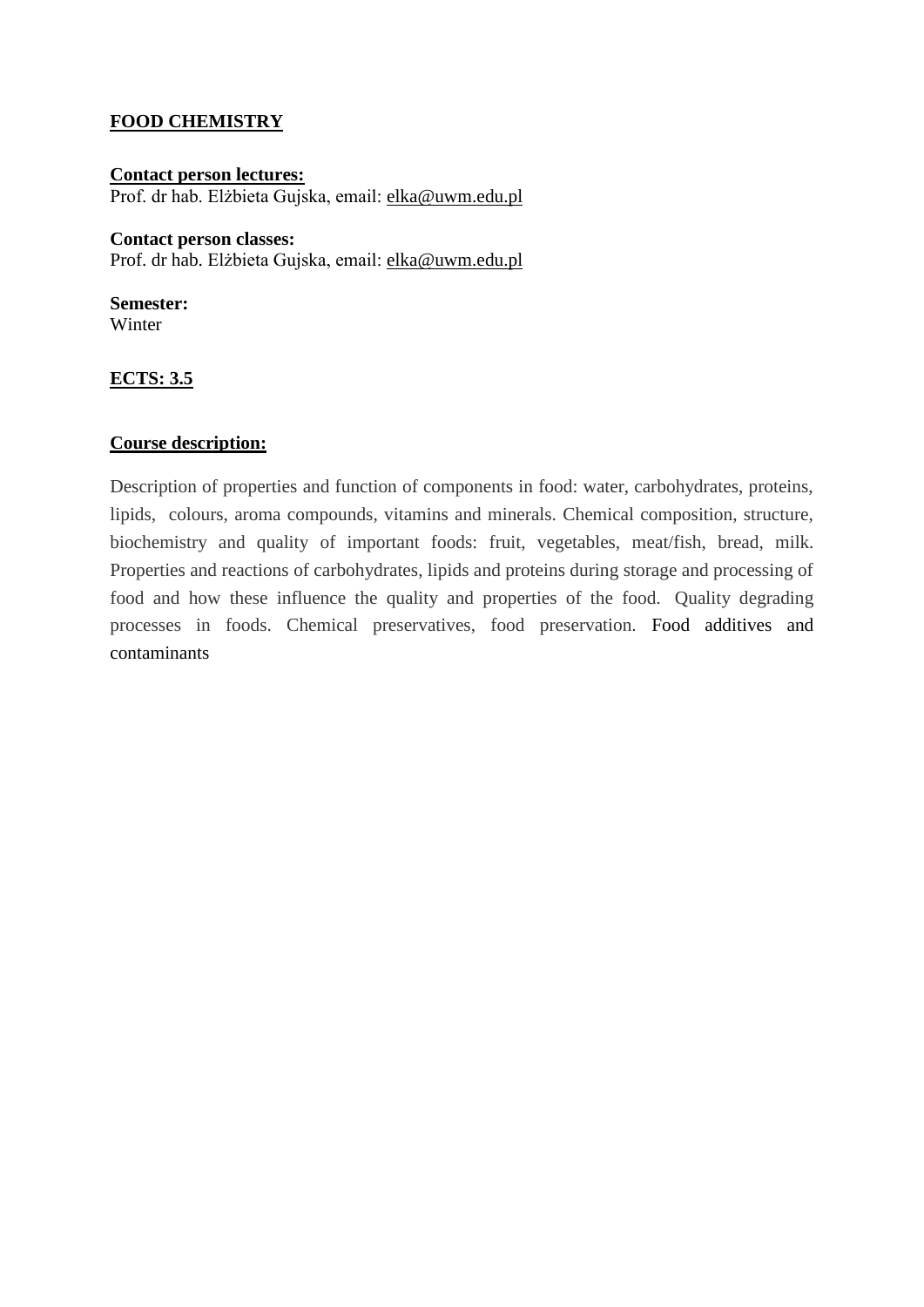## **FOOD TECHNOLOGY - DAIRY TECHNOLOGY**

### **Contact person lectures:**

Dr inż. Maria Baranowska, email: mbb@uwm.edu.pl Dr hab. inż. Katarzyna Kiełczewska, email: kaka@uwm.edu.pl Dr hab. inż. Jarosław Kowalik, email: j.kowalik@uwm.edu.pl Dr hab. inż. Michał Smoczyński, email: michal.smoczynski@uwm.edu.pl Dr hab. Justyna Żulewska, email: jzulewska@uwm.edu.pl

### **Contact person classes:**

Dr hab. inż. Katarzyna Kiełczewska, email: kaka@uwm.edu.pl Dr hab. inż. Michał Smoczyński, email: michal.smoczynski@uwm.edu.pl

**Semester:** Winter

## **ECTS: 2,5**

### **Course description:**

Characteristics of composition, basic milk components and physico-chemical properties of milk. Technological processes in dairy production. Technology of drinking milk, fermented beverages, milk concentrates (condensed milk, milk powder). The fundamentals of butter, ripening cheese and quarg production. Studies theoretical (lectures) and practical production (classes).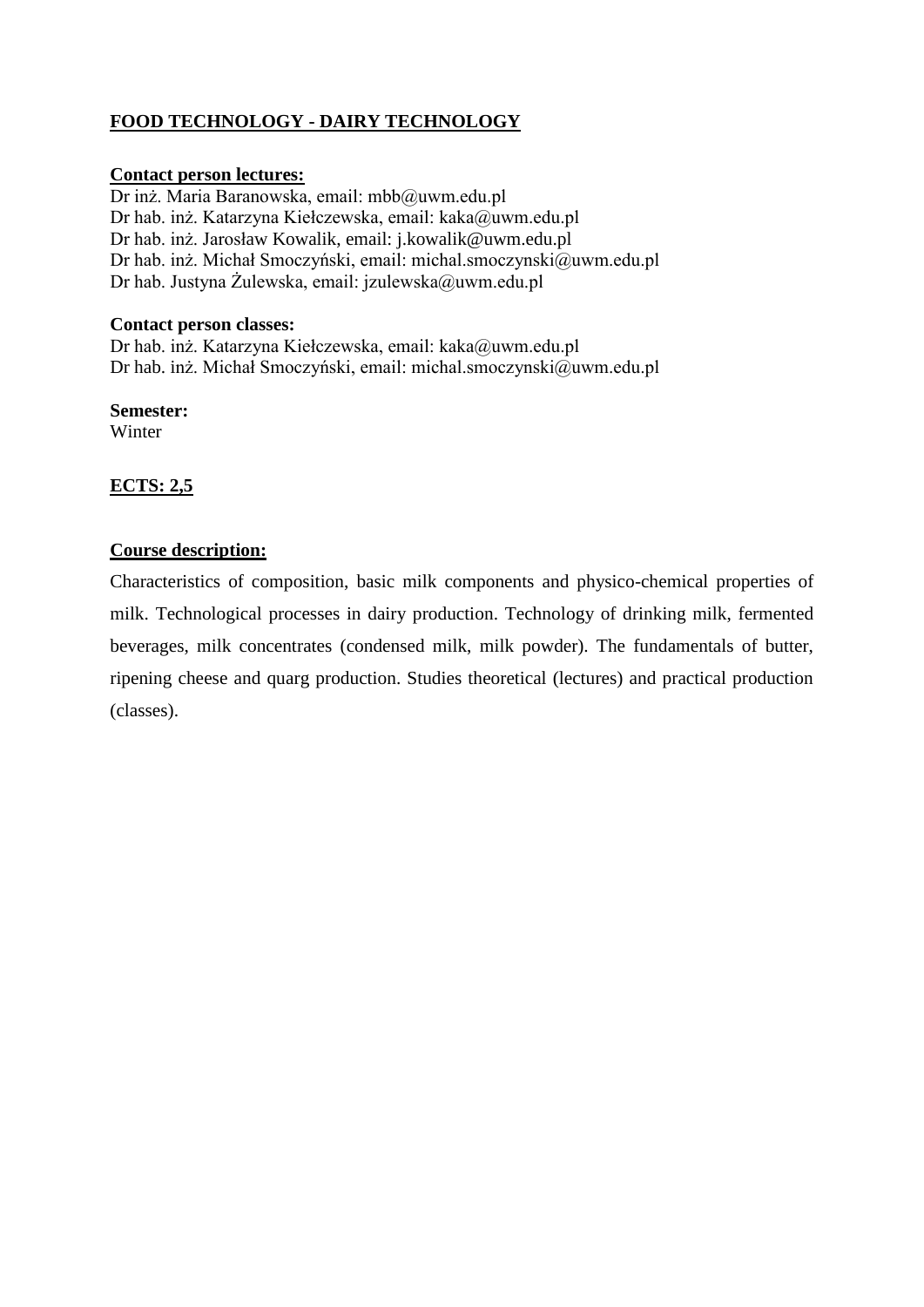## **FRUIT AND VEGETABLES FREEZING AND PROCESSING**

#### **Contact person lectures:**  Dr inż. Sylwester Czaplicki, email: sylwester.czaplicki@uwm.edu.pl

#### **Contact person classes:**

Sylwester Czaplicki, Ph.D., Eng., email: sylwester.czaplicki@uwm.edu.pl

#### **Semester:**

Winter

### **ECTS: 6**

#### **Course description:**

Characteristic of fruit and vegetables as a material in food industry. Work organization in fruit and vegetables processing plant. Raw material pretreatment. Purpose and methods of blanching fruits and vegetables. Fruit and vegetables with minimal processing. Freezing technology. Technology of purées and related products. Technology of juices and concentrates. Technology of jams and other high sweetened food. Changes in chemical composition during conventional, vacuum, lyophilization and infrared drying.

Development of basic technological recipes in fruit and vegetable processing. Influence of thermal treatment (blanching and cooking) and reaction on deactivation of enzymes and changes of color of fruits and vegetables during the preservation. Application of enzymes in fruit and vegetable processing on the example of pectolytic preparations in the juice industry. Evaluation of physicochemical properties of gelling and thickening preparations. Influence of thermal treatment on the physical and chemical properties of fruit and vegetable purées.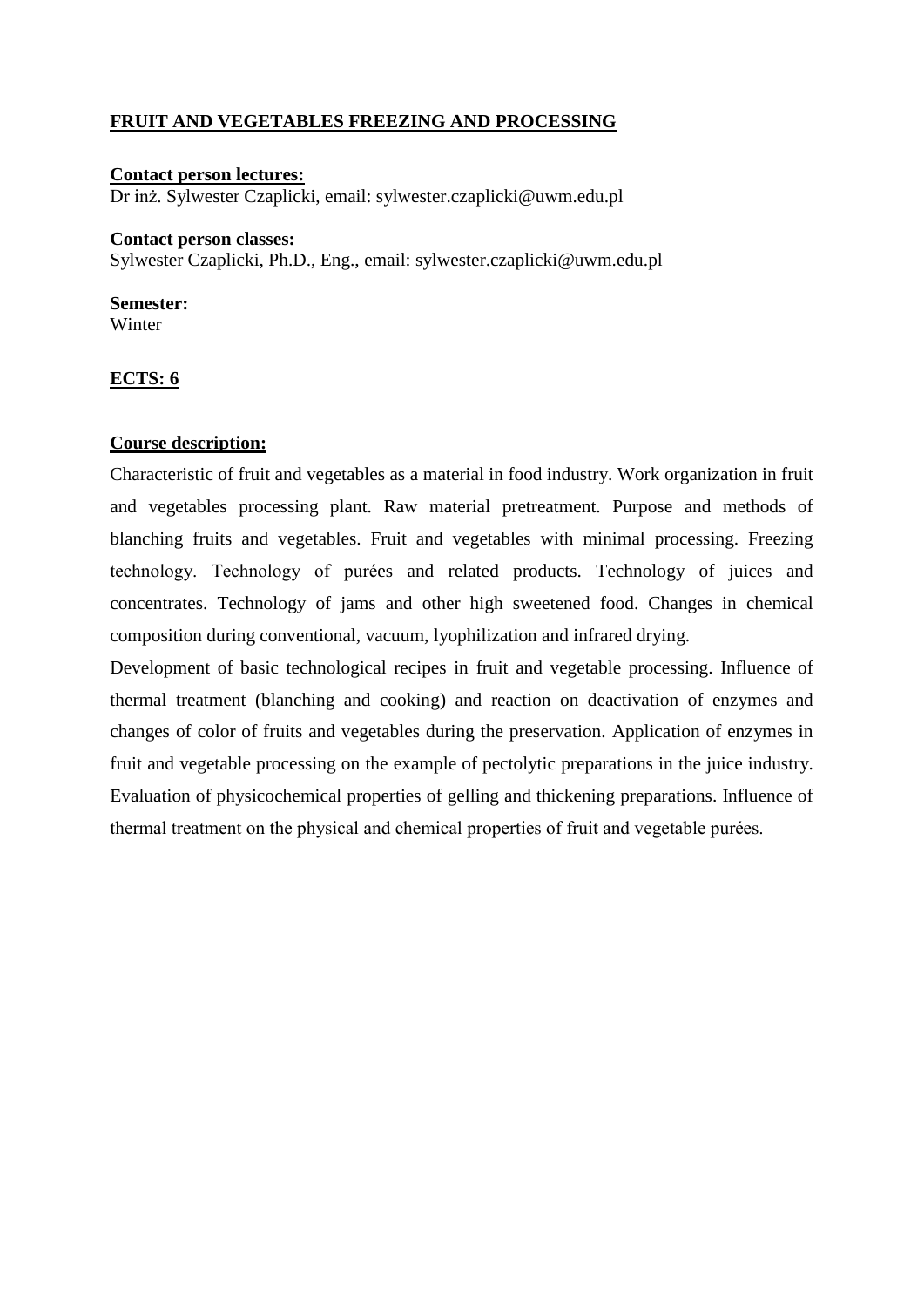## **GENERAL FOOD TECHNOLOGY**

### **Contact person lectures:**

Dr hab. Marek Adamczak, prof. UWM, email: marek.adamczak@uwm.edu.pl

### **Contact person classes:**

Dr hab. Marek Adamczak, prof. UWM, email: marek.adamczak@uwm.edu.pl

### **Semester:**

Winter

## **ECTS: 5**

## **Course description:**

The main topic of the practical course is to teach students the basic information about processes used in food production. The most important is to learn the interaction between unit operation and unit processes influencing the food product quality. During the practical course the students will analyze the process of food products dehydration, application of distillation and rectification or use of selected enzymes in food production.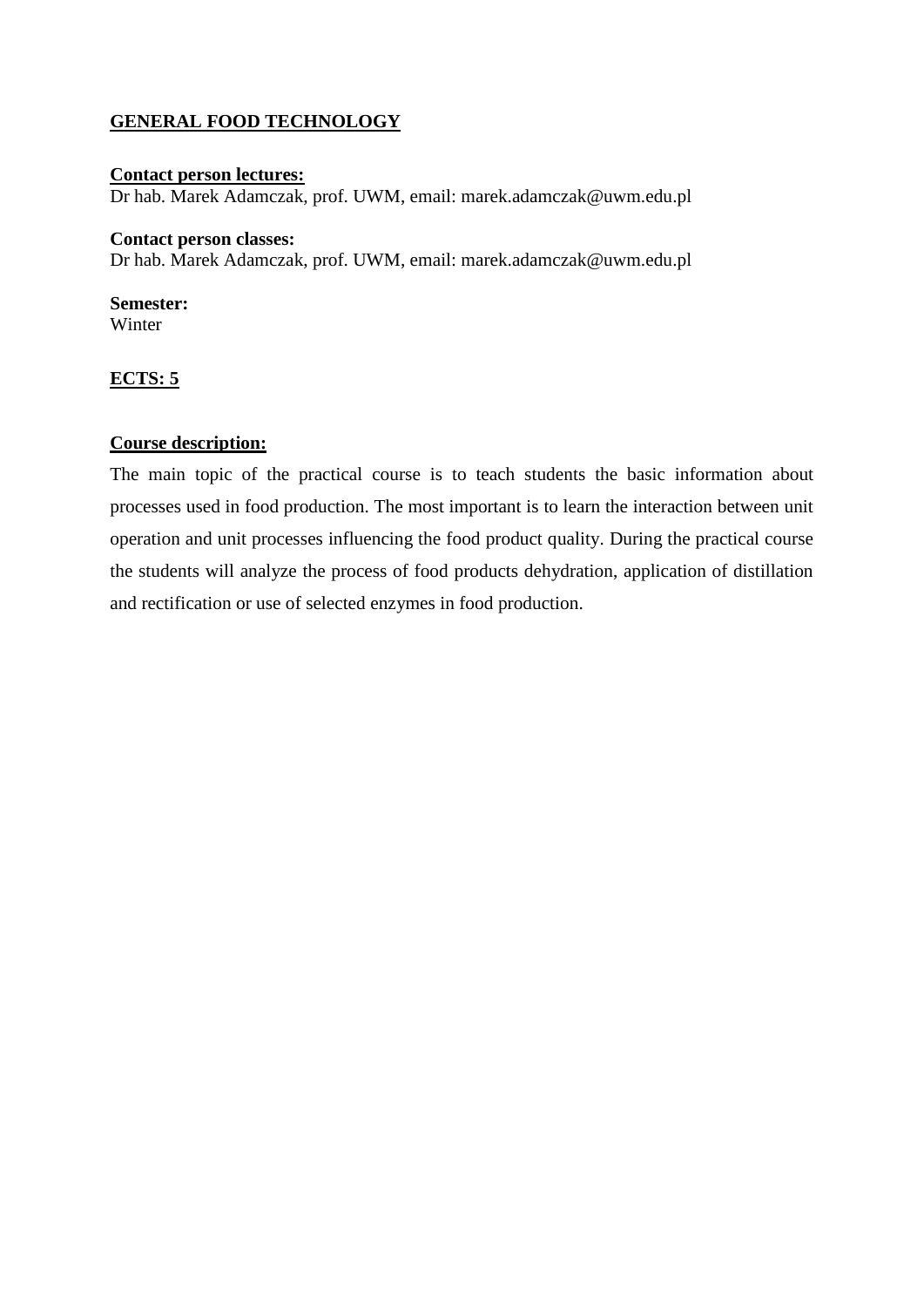## **PHYSICS**

#### **Contact person lectures:**

Dr hab. Krzysztof Bryl, prof. UWM, email: krzysztof.bryl@uwm.edu.pl

#### **Contact person classes:**

Mgr Maciej Pyrka, email: [maciej.](mailto:maciej)pyrka@uwm.edu.pl

# **Semester:**

Winter

## **ECTS: 6**

### **Course description:**

1. Determination of transport number and mobility of ions in electrolytic conductors. 2. Ionizing radiation. Determination of linear and mass absorption coefficient of gamma rays for different materials. 3. Electrical activity of the heart. Electrocardiography. Determination of the heart's electrical vector. 4. Laminar and turbulent flow. Determination of limit value of Reynolds number. Measurement of fluid viscosity. 5. The sense of hearing. Measures of auditory threshold. 6. Physical principles of ultrasound in medicine. Ultrasonography. Determination of blood pressure. 7. Modelling the electrical properties of biological objects. Examination of serial RLC circuit. 8. The phenomenon of absorption and emission of light in analysis. Measurement of absorption spectra and the concentration of riboflavin in aqueous solutions using a spectrophotometer. Determination of concentrations of substances in solution using fluorescence. 9. Optical rotation of solutions. Measurement of the concentration of optically active substances by using a polarimeter. 10. Determination of changes of thermodynamic function of state. Determination of changes in the entropy of the system. Determination of enthalpy change in the process of dissolving salt.